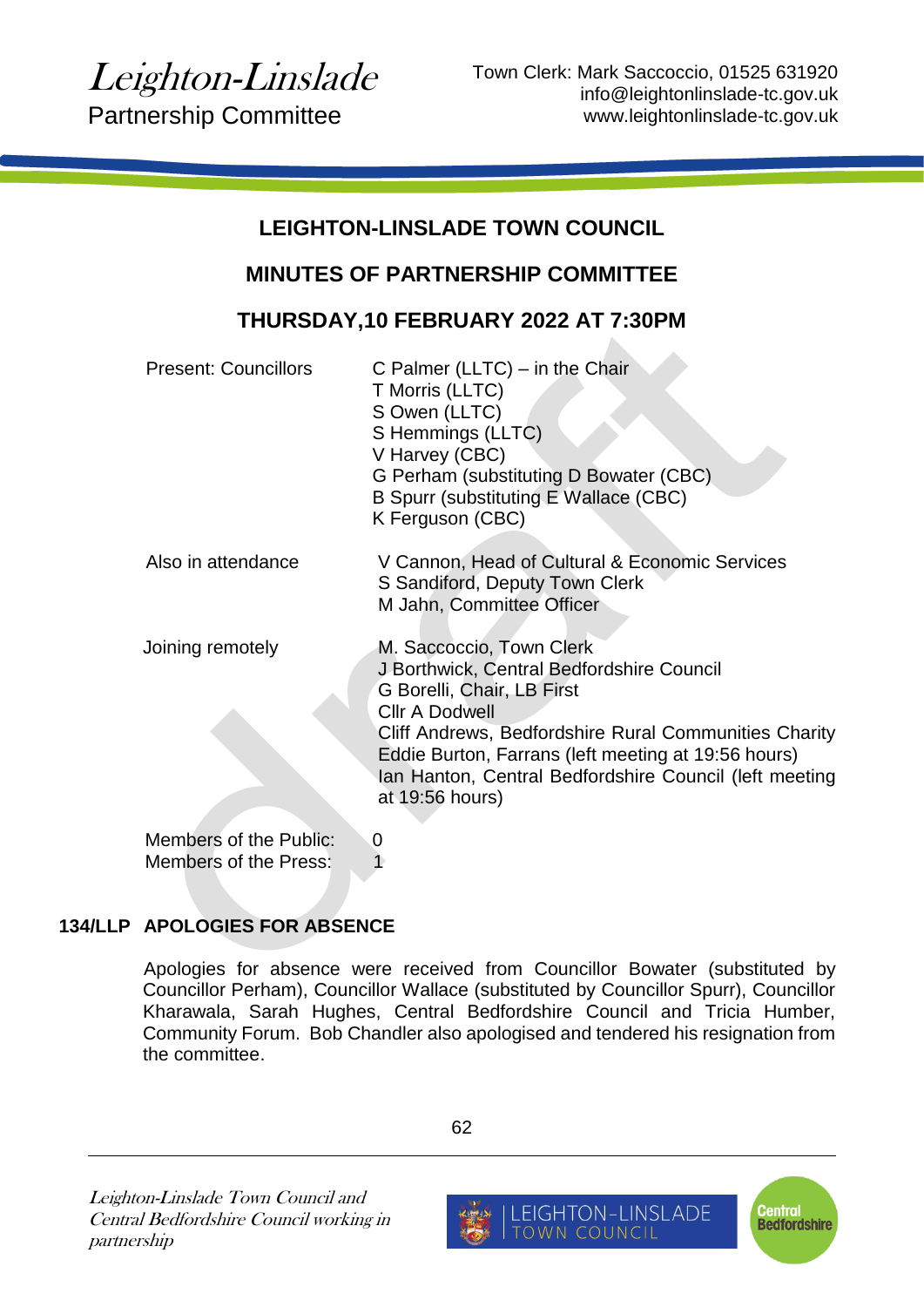### **135/LP DECLARATIONS OF INTEREST**

Councillor Harvey declared a personal interest as a member of South Bedfordshire Friends of the Earth and the Leighton Buzzard Society.

No disclosable pecuniary interests were declared and no dispensations were requested.

A request was made and agreed to bring item 5 Marigold House Social Value forward in the agenda.

## **136/LLP MARIGOLD HOUSE SOCIAL VALUE**

Eddie Burton of contractor Farrans gave an update on the progress of the build and the social value commitment which formed part of their contract for the project. Farrans would be working with Central Bedfordshire Council and the community on initiatives which would include a level 2 and a level 3 apprenticeship, engagement with schools including sustainability projects, a community art project and the opportunity for careers in construction events for secondary school pupils and college students who were interested in this career path. Site visits would be possible for members of the community, businesses, school children and councillors. Further details would be circulated.

The building would include community space which should be available for any community groups to hire. Members agreed that regular updates should be provided to the Committee on the progress of the build and an invitation sent to Eddie Burton from Farrans and Central Bedfordshire Officers when the project was nearer completion to update on Marigold House.

Members thanked Eddie Burton and Ian Hanton for attending the meeting and providing an update on the social values delivery programme.

#### **137/LLP QUESTIONS FROM THE PUBLIC (3 MINUTES PER PERSON; MAXIMUM 15 MINUTES)**

There were no questions from the public.

## **138/LLP MINUTES OF THE PREVIOUS MEETING**

(a) The Committee received the draft minutes of the Partnership Committee meeting held on 2 December 2021.

#### **RESOLVED that the minutes of the Partnership Committee meeting held on 2 December 2021 be approved as a correct record and were signed accordingly.**

(b) Minute reference 128/LLP Community Forum Youth Survey Results – A meeting had been arranged with Central Bedfordshire Council colleagues to review the combined Youth Survey results.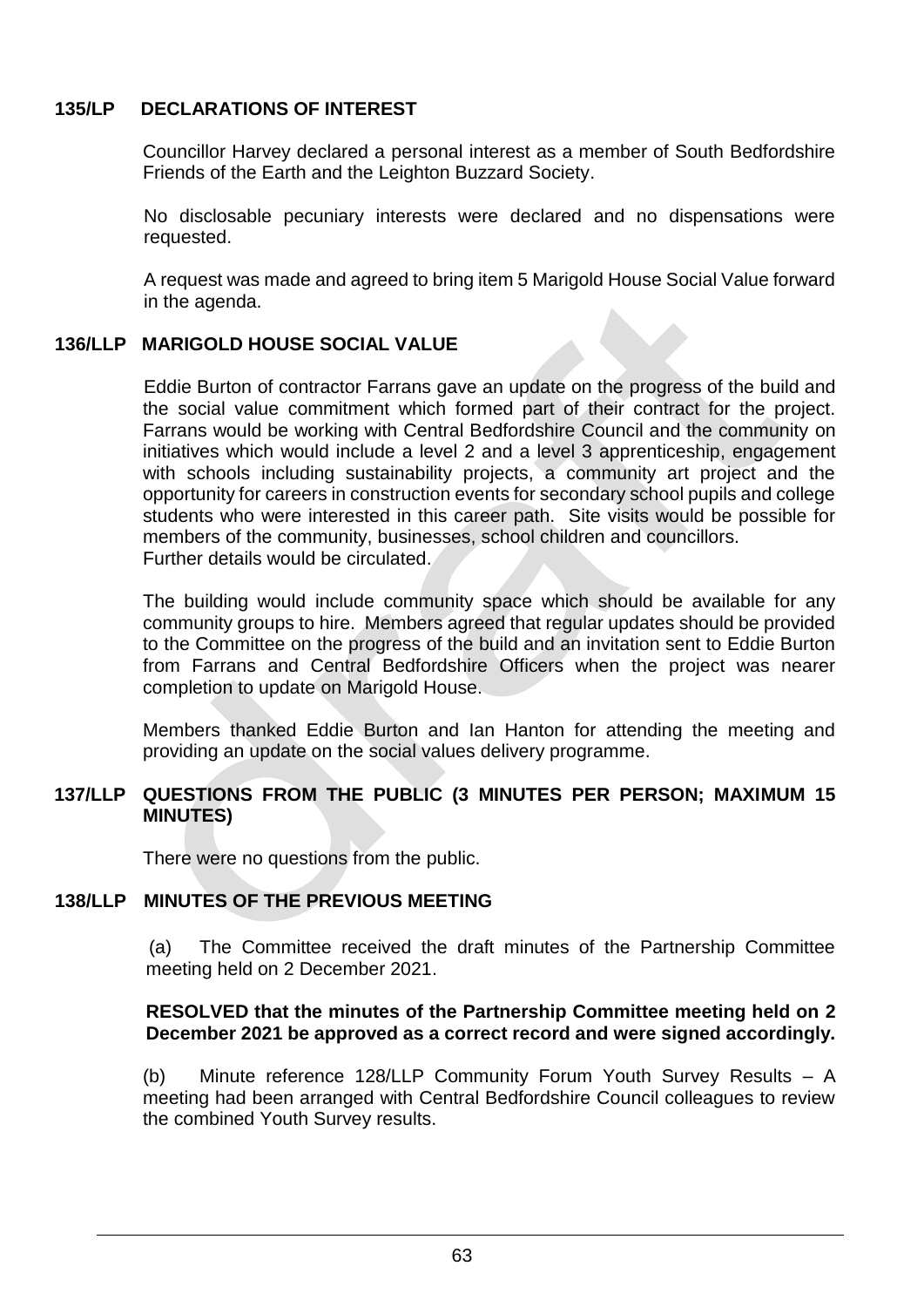It was confirmed that funding for gaming had been approved by the Policy & Finance Committee.

## **139/LLP OUTCOME OF PEDESTRIANISATION ETRO REVIEW**

Jo Borthwick of Central Bedfordshire Council gave a verbal update regarding the traffic orders in the town centre following decisions made at the Traffic Management Meeting held 1 February 2022. Three decisions had been made:

- To permanently keep part of Lake Street as a one-way system
- To allow cars and buses to use the High Street on non-market/event days for a period of up to 18 months.
- Effective enforcement of these arrangements during the time needed to formulate a permanent plan up to a maximum of 18 months.

Concerns were raised by the Committee on the relocation of the taxis back to the top of the High Street and that enforcement notices be displayed regarding idling whilst parked waiting for a fare. All relevant signage should be installed for the start of the new traffic order to enable immediate enforcement action if the rules were breached.

Members agreed that collaboration between Central Bedfordshire Council and the Town Council would be vital to produce a longer term scheme which could work for the High Street and the residents of the area. Any development on the Land South of the High Street and the access to the High Street would need careful consideration. All the bus services which previously used the High Street would return when the bus companies were able to do so after 10 March 2022 but in some cases there would be a lead time of several weeks before rerouting would happen. Vehicular access to the High Street would not be permitted on market and event days when West Street would have the main bus stops to serve the town.

One other concern was free short-term parking in the High Street on permitted days and how many spaces would be included if this was agreed and that it would be enforced correctly to stop all day parking in these spaces.

A motion was moved and seconded regarding the High Street with 3 against, one abstention and 4 voting for the motion.

## **RESOLVED that this Committee requests Central Bedfordshire Council to:**

**(a) Designate all available High Street Parking spaces as half hour limit, no return within 2 hours.**

**(b) Mount an information exercise around and on the 10 March change day.**

**(c) Provide an enforcement effort to ensure compliance with the regulations from the implementation of the new traffic orders onwards.**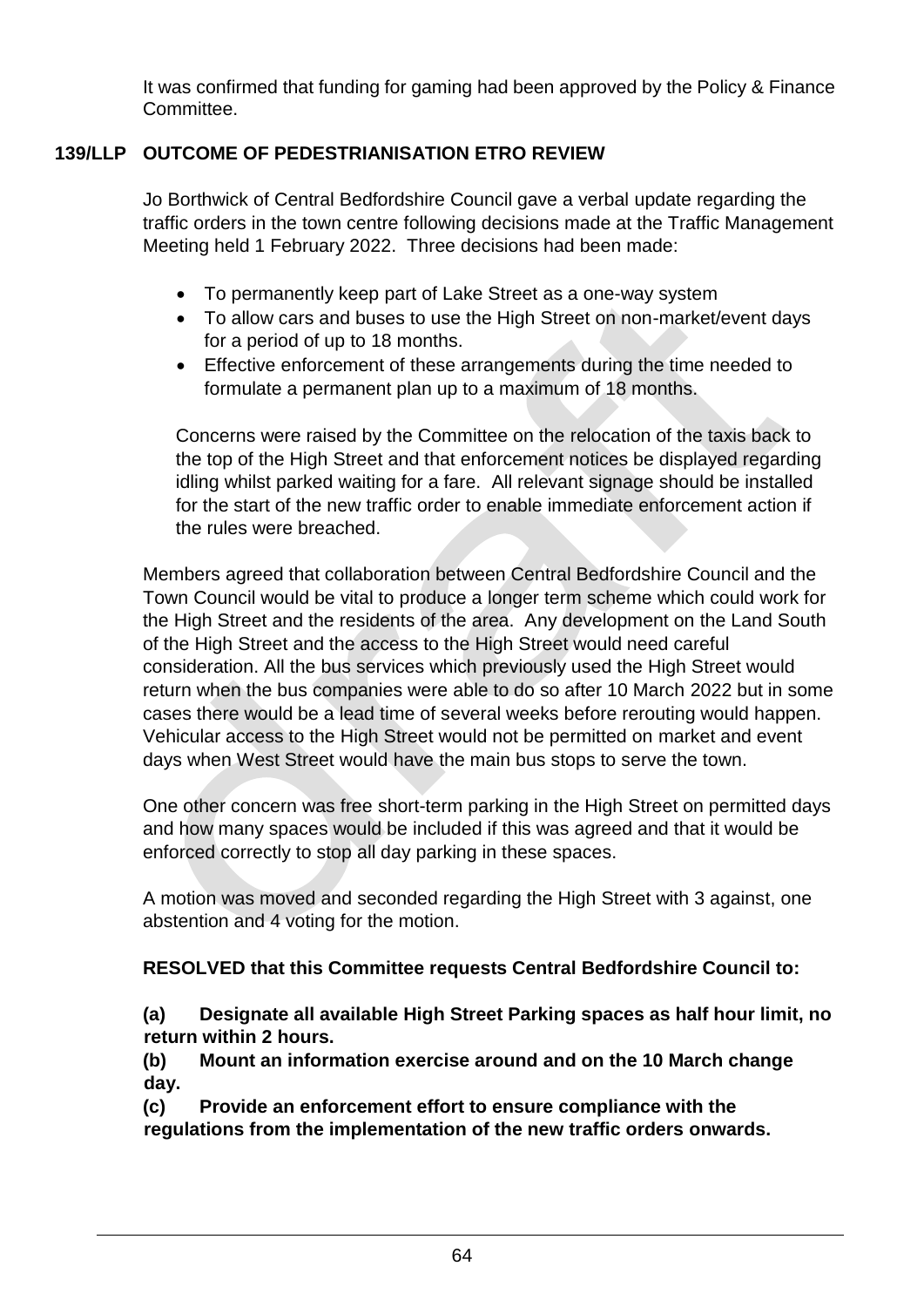## **140/LLP TOWN CENTRE WORKSHOP**

The Committee received and considered the IntoPlaces Report on the Town Centre Workshop held on 8 November 2021. The Committee agreed the report gave direction on what a prosperous, family-oriented High Street could look like, but more detail was required to determine what was needed and how this could be achieved. Collaboration was needed between Central Bedfordshire Council and the Town Council to determine how the High Street would look and be used. Any decisions should include and consider the Land South of the High Street.

**RESOLVED to share the information with Central Bedfordshire Council and to seek direction on how the local authority proposed to progress the place making agenda.**

### **141/LLP PARTNERSHIP PROJECT LIST**

The Committee received the Partnership Project List and considered the recommendations contained therein.

#### **RESOLVED to -**

- **(i) Receive and note the report.**
- **(ii) Receive and endorse the updated Leighton-Linslade Partnership Project List, for use (as agreed December 2020) to lobby on behalf of the parish to raise the profile of projects.**
- **(iii) Request of Central Bedfordshire Council:**
- **a) To acknowledge that the Partnership Project List produced by Leighton-Linslade Town Council has been endorsed by the Partnership (Joint) Committee.**
- **b) To advise whether the Partnership Project List can be added to the relevant information sources considered by the Planning department when determining planning applications and developing S106 planning obligations agreements in the parish.**
- **c) To advise whether the Partnership Project List can be added to the relevant information sources considered by S106 spending officers when developing projects for delivery in the parish relating to S106 agreements.**
- **d) To advise whether there is a formal process that must be followed at Central Bedfordshire Council for the Leighton-Linslade Partnership Project List to be formally recognised and communicated across the council and if so, what that process is and how it can be implemented.**
- **e) Whether the council would wish for any additional endorsed or aspirational projects/objectives relevant to the parish to be included in the Leighton-Linslade Partnership Project List.**
- **f) To advise the Partnership Committee and/or Town Council if any further actions are required from either body to achieve points b)-e) above and if so, to clearly set out what those actions are.**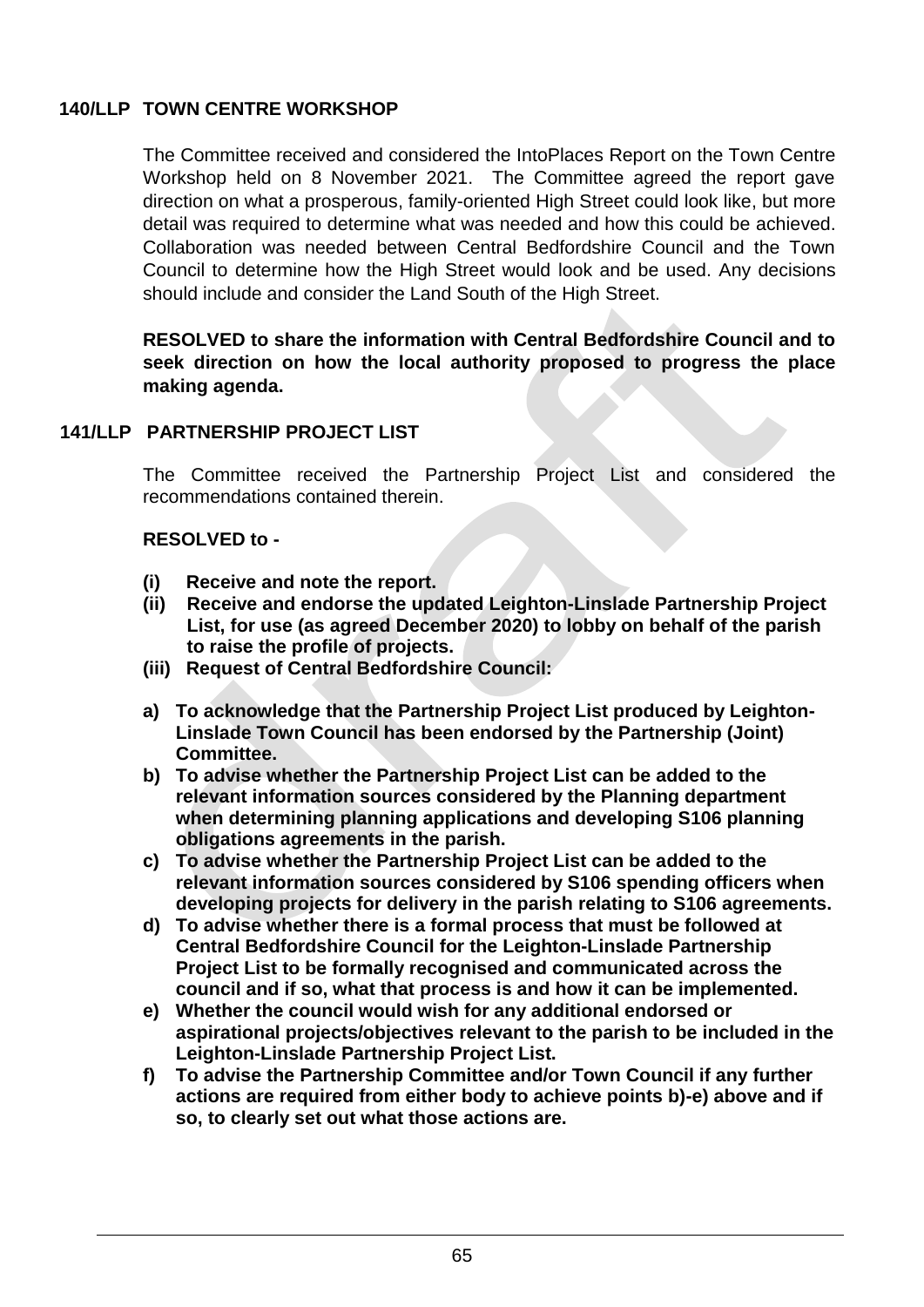- **g) To provide comments on each of the projects listed and whether CBC supports them and would help to prioritise them.**
- **h) To provide feedback on the above to the next Committee meeting on 21 April 2022.**

#### **142/LLP STANDING ITEMS**

#### **(a) Welcome Back Fund**

Entertainments were still happening in the High Street until the end of March.

#### **(b) Land South of the High Street**

The South Side Working Party had had its first meeting with discussions continuing regarding the Land South of the High Street.

A question was raised regarding the deep clean in the High Street. The contractor who originally submitted a quote which was accepted by Central Bedfordshire Council no longer had availability to complete the work by the deadline date for funding expenditure. Officers were asked to see if anything more could be done to deliver the deep clean of the High Street and if this proved not possible, whether funds could be utilised for any other purpose.

#### **(c) Taxis**

The taxis were likely to be moved back to the top of the High Street as part of the new Traffic Order, but members agreed this was not the best solution and urged Central Bedfordshire Council to look at alternative locations for them.

### **143/LLP COMMITTEE OBJECTIVES AND WORK PLAN**

The Committee received and considered the objectives and work plan for the municipal year 2021-2022.

A request was made for "Reports from Central Bedfordshire Councillors" to be added to the agenda as a standing item. The intention was to provide an opportunity for CBC Members to advise the rest of the committee on any meetings they had attended or briefings received which were relevant to Leighton-Linslade and which town councillors might not be aware of.

A request was made for an update on the Central Bedfordshire Schools for the Future programme in the next Central Bedfordshire update report or if appropriate, whether the information already circulated to Central Bedfordshire councillors could be circulated also to town councillors.

#### **RESOLVED to note the information.**

#### **144/LLP ITEMS FOR REQUESTING ATTENTION BY CENTRAL BEDFORDSHIRE COUNCIL**

No items were highlighted for Central Bedfordshire's attention.